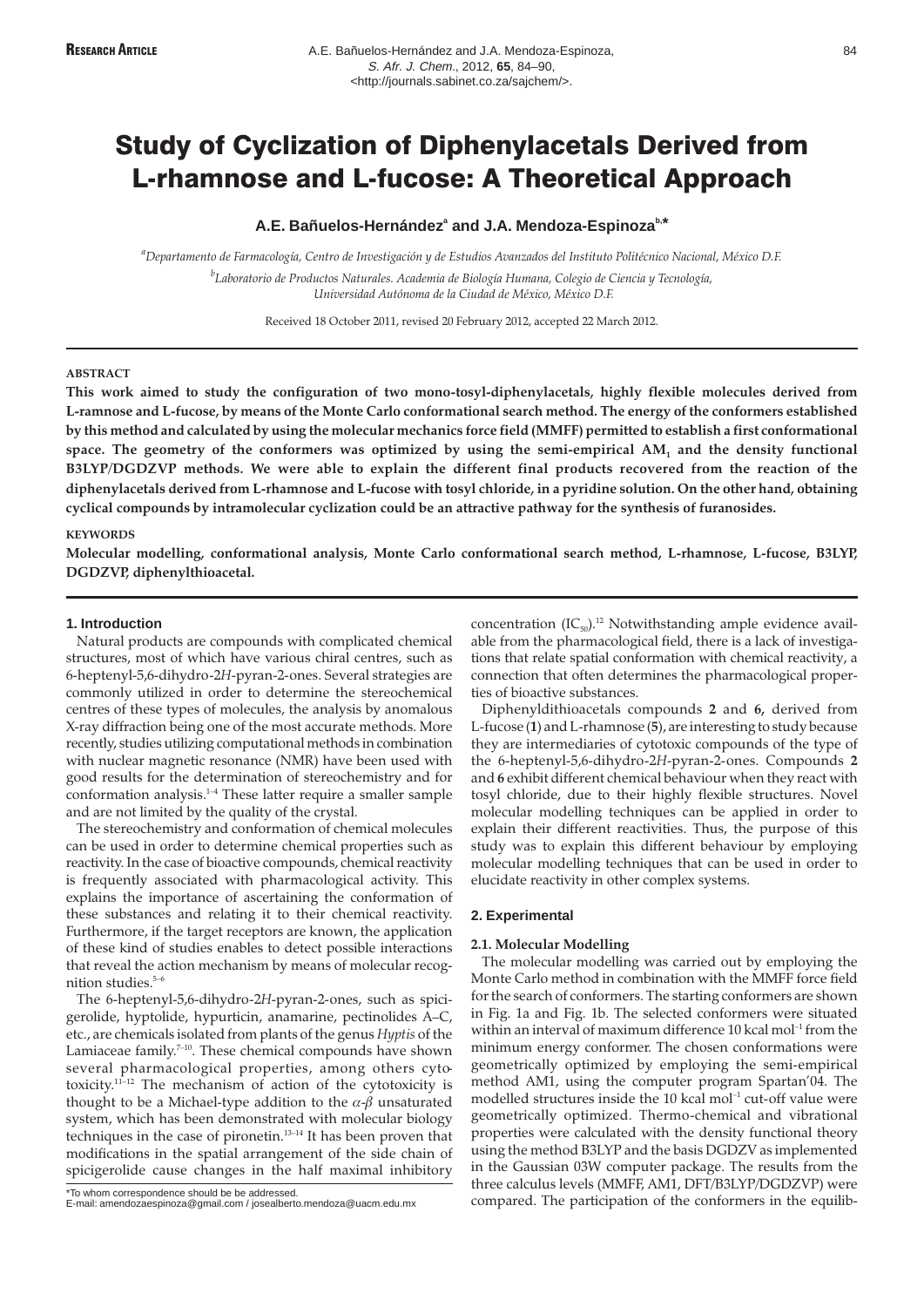

**Figure 1** Starting models of the conformational space sampling using the Monte Carlo method; (**a**) proposed intermediary **7** and (**b**) obtained from L-fucose **3**.

rium was calculated based in the method previously described for the cases of hypurticine and hyptolide.<sup>2</sup>

To validate the conformer distribution, the magnetic shielding tensors were calculated with the gauge-including atomic orbital (GIAO) method, followed by theoretical calculation of the total NMR spin-spin coupling constants (SSCC) at the B3LYP/ DGDZVP level. The  $\Delta G = -RT \ln K$  equation was used to obtain the population for each conformer, taking into consideration a cyclic equilibrium among the selected conformers. Each spin-spin coupling value was Boltzmann-weighted taking into account the DFT population to integrate the populationaveraged coupling constants.15,16

# **2.2. Preparation of the Diphenyl-dithiols (**2 **and** 6**) Derived from L-rhamnose (**5**) and L-fucose (**1**)**

The diphenyl-dithiols were prepared as shown in Fig. 2, following the methodology described by Fragoso-Serrano in 2001.1 Their chemical structure was corroborated by spectral comparison.

### **2.3. 5-Monotosyl-diphenyl-dithioacetal Derived from L-fucose (**3**)**

A solution of diphenyl-dithiol **2** was reacted with *p*-toluen-

sulfonyl chloride in pyridine for 48 hours at 4 °C. After this time, the reaction mixture was poured over ice and extracted with AcOEt. It was washed three times with HCl (10 %), a saturated solution of KHCO<sub>3</sub> and saline solution at 1  $\%$ , and the solvent removed with a rotary evaporator. It was purified by using a glass column with a diameter of 2 cm, packed with 100 g silica gel, 230-400 mesh. A mixture 97:3 of CH<sub>2</sub>Cl<sub>2</sub>-CH<sub>3</sub>OH was used as mobile phase ( $R_f = 0.6$  in  $CH_2Cl_2$ -CH<sub>3</sub>OH 9:1). A white powder was obtained (mp =  $130-135$  °C). <sup>1</sup>H-NMR (300 MHz, CDCl<sub>3</sub>)  $\delta$  7.82 (2H, m, 2 H-4'), 7.50–7.26 (8H, m), 5.25 (1H, 2qt,  $J_{56} = 6.6$ ; *J*4–5 = 1.0 Hz, H-5), 4.20 (1H, d, *J*1–2 = 7.9 Hz, H-1), 4.45 (1H, dd,  $J_{2-3} = \delta 1.4, J_{3-4} = 9.3 \text{ Hz}, \text{H-3}$ ), 3.90 (1H, t,  $J_{1,2} = 7.9 \text{ Hz}, J_{2,3} = 1.4 \text{ Hz}$ , H-2), 3.59 (1H, dd, *J*<sub>3-4</sub> = 9.3 Hz, *J*<sub>4-5</sub> = 1.0 Hz, H-4), 2.42 (3H, s, CH<sub>3</sub>), 2.30 (3H, as, OH), 1.32 (3H, d, *J*<sub>5–6</sub> = 6.6 Hz, H-6). <sup>13</sup>C-RMN (75.4 MHz, CDCl<sub>3</sub>)  $\delta$  144.9 (C), 133.5 (C), 133.3 ( $\times$ 2 C), 132.5 ( $\times$ 2 C), 132.4 (×2 C), 129.0 (×2 C), 128.9 (×2 C), 127.8 (C), 127.7 (×2 C), 78.2 (1 C, C-5), 73.9 (1 C, C-4), 70.8 (1 C, C-2), 69.2 (1 C, C-3), 63.8 (1 C, C-1), 21.9 (1 C, SO<sub>3</sub>C<sub>6</sub>H<sub>6</sub>CH<sub>3</sub>), 17.7 (1 C, CH<sub>3</sub>). EM-IE  $m/z$  365  $[M - C_7H_7SO_2]$  (1), 349  $[M - C_7H_7SO_3]$  (4).

# **2.4. Preparation of the Diphenyl-dithioacetal of**

# **2,5-Anhydro-6-deoxy-L-glucose (**8**).**

A solution of the diphenyl-dithiol **6** (58 mg in pyridine (1.5 mL)



**Figure 2** Reaction scheme of carbohydrates L-fucose (**1**) and L-rhamnose (**5**) in presence of tosyl chloride and pyridine.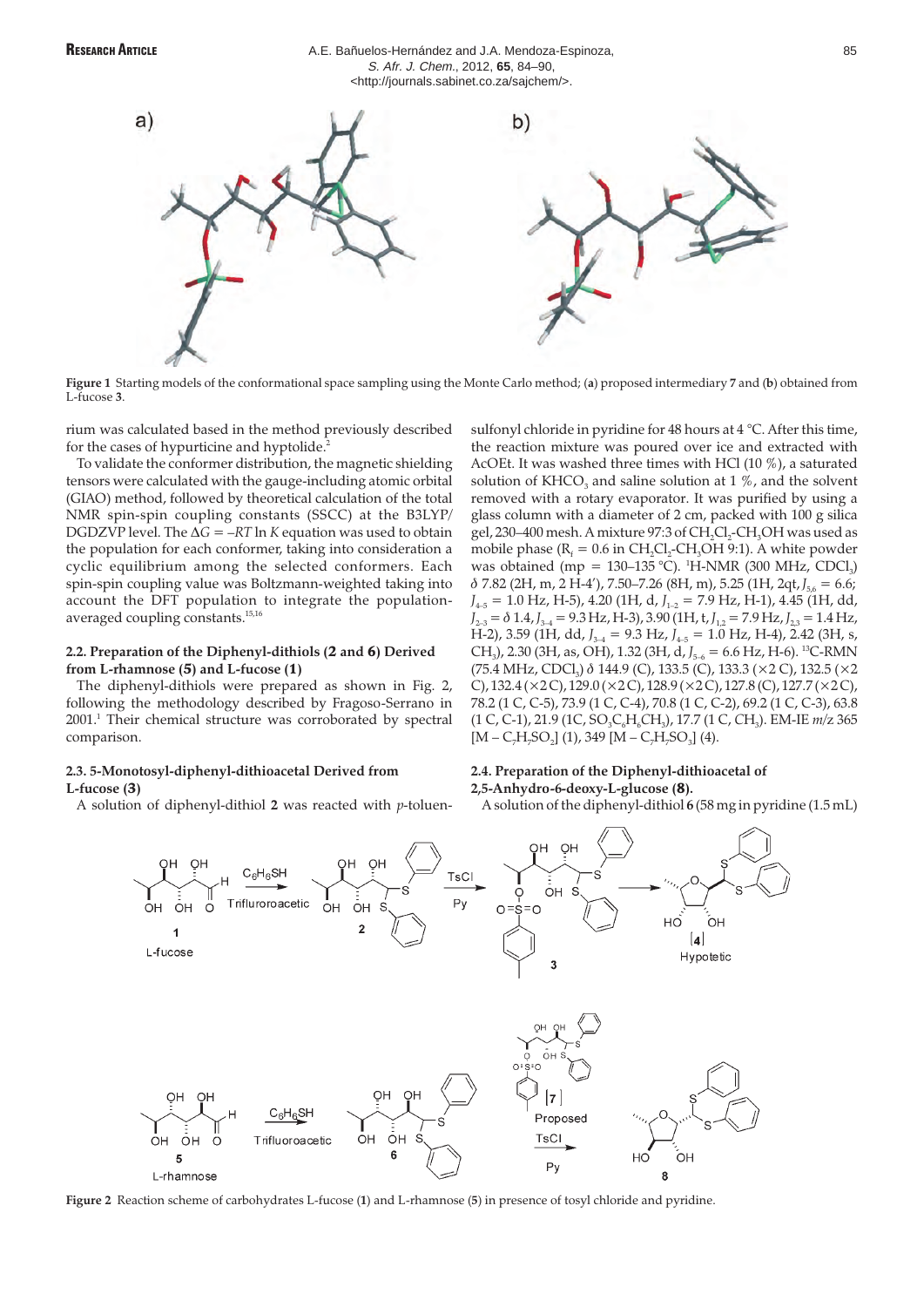### **RESEARCH ARTICLE A.E. Bañuelos-Hernández and J.A. Mendoza-Espinoza,** 86 S. Afr. J. Chem., 2012, **65**, 84–90, <http://journals.sabinet.co.za/sajchem/>.

 $\epsilon_{\rm MMFF}$ <sup>1</sup> *E*<sub>MMFF</sub>/kcal mol<sup>-1</sup> *P*<sub>MMFF</sub> *E*<sub>AM1</sub>/kcal mol<sup>-1</sup> *P*<sub>AM1</sub> *E*<sub>DFT</sub>/kcal mol<sup>-1</sup> *P*<sub>DFT</sub> **3-I** 126.0415 0.0002 –193.0589 0.3949 *–1640946.5280 0.4648* **3-II** 128.0277 0.0000 *–192.9978 0.3562* –1640946.4715 0.4226 **3-III** 126.4473 0.0001 –192.7021 0.2163 –1640945.0671 0.0395 **3-IV** 122.0458 0.1386 –190.9153 0.0106 –1640944.9956 0.0350 **3-V** 127.5487 0.0000 –191.2440 0.0185 –1640944.9561 0.0328 **3-VI** 127.0017 0.0000 –190.1765 0.0031 –1640943.8705 0.0052 **3-VII** *120.9677 0.8545* –188.8808 0.0003 –1640941.1082 0.0000 **3-VIII** 123.9146 0.0059 –186.2147 0.0000 –1640940.7718 0.0000 **3-IX** 125.3852 0.0005 –186.5085 0.0000 –1640938.4777 0.0000 **3-X** 126.2044 0.0001 –186.4069 0.0000 –1640937.6776 0.0000 **3-XI** 126.4534 0.0001 –188.0008 0.0001 –1640935.7436 0.0000 **3-XII** 127.8713 0.0000 –184.5755 0.0000 –1640935.1425 0.0000

**Table 1** Minimum energy conformers of derivate **3** of L-fucose (**1**) obtained by the Monte Carlo method and MMFF, then optimized by employing the semi-empirical calculation base AM1 and DFT method B3LYP/DGDZVP, the global minima of each theory level distribution is in italics.

was reacted in equimolecular proportions with *p*-toluensulfonyl chloride (60 mg in 1.5 mL pyridine for 48 hours at 4 °C. After this time, the reaction mixture was poured over ice and extracted with AcOEt. It was washed three times with HCl (10 %), saturated solution of  $KHCO<sub>3</sub>$  and saline solution at 1 %. The solvent was removed with a rotary evaporator and purified by using a glass column with a diameter of 2 cm, packed with 100 g of 230–400 mesh silica gel. A mixture 97:3 of  $CH_2Cl_2$ -CH<sub>3</sub>OH was used as mobile phase. Fractions of 10 mL were collected. The product was obtained as a solid from fractions 32–44, with an approximate yield of 81 % (44.5 mg, mp 135–140)C,  $R_1 = 0.7$  in CH<sub>2</sub>CH<sub>2</sub>-CH<sub>3</sub>OH 9:1. ORD (c 0.26, MeOH)  $[\alpha]_{589} = 1.2$  °,  $[\alpha]_{578} =$ 1.2 °,  $[\alpha]_{546} = 1.2$ ],  $[\alpha]_{436} = 2.7$  °,  $[\alpha]_{365} = 3.5$  °. IR (MeOH)  $\nu_{\text{max}}$  3602 (OH), 3424 (OH), 1582 (C<sub>6</sub>H<sub>5</sub>), 1084 cm<sup>1</sup> (C-O). UV (EtOH)  $\lambda_{\text{max}}$  $(\log \varepsilon)$  218 (3.75), 257 nm (3.52). <sup>1</sup>H-NMR (300 MHz, CDCl<sub>3</sub>)  $\delta$  7.43  $(4H, m, H-2', H-6'), 7.29 (6H, m, H-3', H-4', H-5'), 4.57 (1H, d, J<sub>1.2</sub> =$  $3.8$  Hz, H-1),  $4.29$  (1H, t,  $J_{3-4} = 1.0$  Hz,  $J_{4-5} = 3.3$  Hz,  $J_{4-OHA} = 3.6$  Hz, H-4), 4.12 (1H, dq,  $J_{4-5} = 3.3$  Hz,  $J_{5-6} = 6.3$  Hz, H-5), 4.06 (1H, t,  $J_{1,2} =$  $3.8$  Hz,  $J_{2,3} = 3.3$  Hz, H-2),  $3.85$  (1H, m,  $J_{2-3} = 3.3$  Hz,  $J_{3-4} = 1.0$  Hz, *J*<sub>3–OH3</sub> = 11.0 Hz, H-3), 2.77 (1H, d, *J*<sub>3–OH3</sub> = 11.0 Hz, OH-3), 2.02 (1H, d,  $J_{4-OH4} = 3.6$  Hz, OH-4), 1.32 (3H, d,  $J_{5-6} = 6.3$  Hz, H-6). <sup>13</sup>C-RMN (75.4 MHz, CDCl<sub>3</sub>)  $\delta$  133.8 (1C, C-1') 133.4 (1C, C-1') 133.1 (2C, C-2', C-6'), 132.9 (2C, C-2', C-6'), 129.1 (2C, C-3', C-5'), 129.1 (2C, C-3', C-5'), 128.3 (2C, C-4',C-4'), 87.2 (1C, C-2), 81.3 (1C, C-4), 79.7 (1C, C-3), 77.7 (1C, C-5), 62.2 (1C, C-1), 13.3 (1C, C-6). EM-IE  $m/z$  347 [M + H]<sup>+</sup> (1), 231 (10), 203 (20), 177 (100), 135 (5), 109 (24), 91 (9), 45 (13).

### **2.5 Bioassay Toxicity in the** *Artemia salina* **Model**

Cysts of *Artemia salina* (200 mg were disinfected using a 1 % hypochlorite solution, deposited in a container of 20  $\times$  20  $\times$ 30 cm with 250 mL of saltwater (20 g  $L^{-1}$  of salt), at 37 °C. The optimum hatching percentage was obtained after 72 h. Nauplii of *A. salina* were placed in tubes of 15 mL. To optimize the harvest, suitable conical cylinders were used to favour the movement of the nauplii towards the light. Finally, the compound was evaluated by triplicate with five different concentrations (100, 10, 1, 0.1, 0.01  $\mu$ g mL<sup>-1</sup>).<sup>17,18</sup>

#### **3. Results and Discussion**

The synthesis of diphenylacetals **2** and **6,** derived from L-fucose (**1**) and L-rhamnose (**5**), respectively, was carried out by using the reaction reported by Fragoso-Serrano *et al.* in 2001.<sup>1</sup> The resulting compounds were purified by normal-phase column chromatography.

The obtained diphenylacetals were reacted with tosyl chloride in pyridine. In the case of diphenyl-dithiol **6**, derived from L-rhamnose (**5**), the cyclic compound **8** was obtained with a yield nearing 80 %, whereas in the case of diphenyl-dithiol **2,** derived from L-fucose (**1**), the tosilated compound **3** was obtained with a yield close to 50 %. The structure of compounds **3** and **8** was determined by one- and two-dimensional nuclear magnetic resonance (NMR) techniques. The chemical shift values and proton–proton coupling constants are described in the experimental part.

With the aim of establishing the difference in reactivity of diphenyl-dithiols **2** and **6**, conformational analyses of the tosylated product **3** from L-fucose (**1**) and of the theoretical tosylate product **7** from L-rhamnose (**5**) were performed. The theoretical tosylate **7** is proposed as a possible intermediary for the formation of cyclic compound **8** (Fig. 2). Both conformational analyses were carried out using the Monte Carlo method.<sup>19,20</sup>

The conformers obtained with the Monte Carlo search method were optimized by employing MMFF. These models only consider steric interactions and electrostatic effects but do not consider electronic lone pairs and other electronic effects.<sup>16</sup> The geometry of the conformers was optimized by using the calculation base AM1. The AM1 method is located at a semi-empiricallevel of theory, it uses parameters derived from crystallographic data, and includes considerations on some electronic effects. This later conformer distribution was optimized using the hybrid DFT hybrid method using B3LYP and the DGDZVP basis set (B3LYP/ DGDZVP). The geometries and theoretical formation energies were compared.

The conformational space sampling of compound **3** shows a relatively narrow distribution at equilibrium. The optimization of the conformer distribution with AM1 method shows a different global minimum, respectively, of MMFF method. The AM1 optimized conformers were submitted to DFT/B3LYP/DGDZVP optimization. Table 1 exhibits the low flexibility of compound **3**, only five conformers calculated from the original MMFF distribution contribute to the equilibrium. The global minimum at DFT level shows an intramolecular bond between the hydroxyl group in the position 4 of the chain and the SO group in position 5. This hydrogen bond stabilizes the conformation and forms a seven-member ring in this molecule.

The conformer distribution for compound **3** is wider than the one found for compound **7**. It is necessary to consider that the MMFF and AM1 levels do not calculate polarization effects through the space and only take in account the torsional energy, the steric hindrance and lone-pair effects, and as a consequence, the calculation produces a larger conformer distribution. At the DFT level, the conformer distribution is reduced to only four contributing conformers (Table 2). The global minimum is stabi-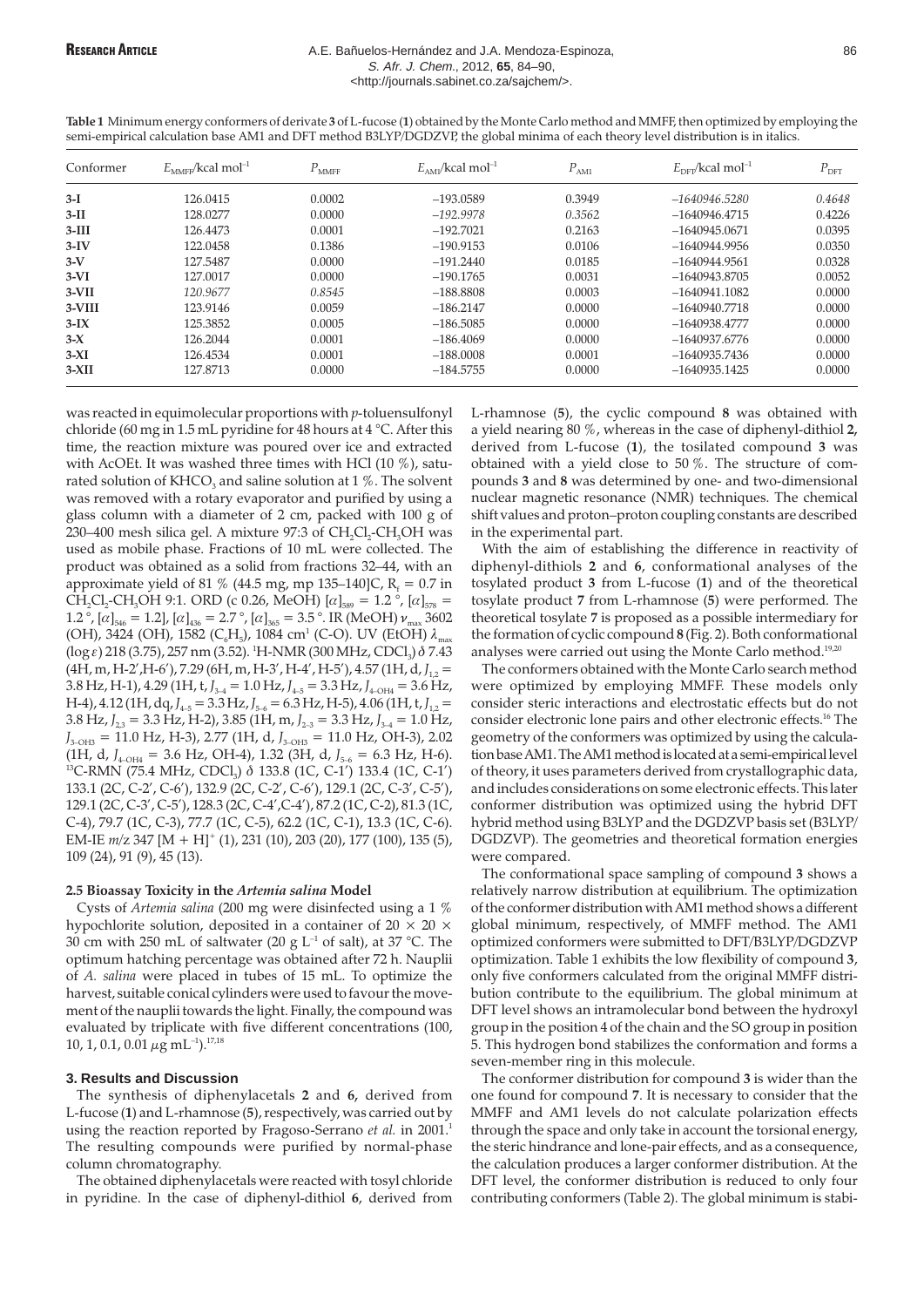### RESEARCH ARTICLE **A.E. Bañuelos-Hernández and J.A. Mendoza-Espinoza**, **B. B. 87** 87 S. Afr. J. Chem., 2012, **65**, 84–90, <http://journals.sabinet.co.za/sajchem/>.

**Table 2** Minimum energy conformers of the proposed intermediary **7** derived from L-rhamnose (**5**), obtained by the Monte Carlo method combined with MMFF and re-optimized by employing the semi-empirical calculation base AM<sub>1</sub> and DFT method B3LYP/DGDZVP. The global minimum of each theory level distribution is in italics.

| Conformer | $E_{\text{MMFF}}$ /kcal mol <sup>-1</sup> | $P_{\rm MMFF}$ | $E_{\text{AM}}$ /kcal mol <sup>-1</sup> | $P_{\rm AM1}$ | $E_{\text{DFT}}$ /kcal mol <sup>-1</sup> | $P_{\rm DFT}$ |
|-----------|-------------------------------------------|----------------|-----------------------------------------|---------------|------------------------------------------|---------------|
| 7-I       | 122,0038                                  | 0.1037         | $-189.6349$                             | 0.0008        | $-1640949.3323$                          | 0.9836        |
| 7-II      | 124.1672                                  | 0.0027         | $-189.6917$                             | 0.0009        | $-1640946.8624$                          | 0.0152        |
| $7-III$   | 123.7761                                  | 0.0052         | $-189.7872$                             | 0.0010        | $-1640945.0201$                          | 0.0007        |
| $7-IV$    | 123.6861                                  | 0.0061         | $-192.1643$                             | 0.0551        | $-1640944.5538$                          | 0.0003        |
| $7-V$     | 123.4462                                  | 0.0091         | $-191.5381$                             | 0.0192        | $-1640943.4526$                          | 0.0000        |
| $7-VI$    | 123.0031                                  | 0.0192         | $-189.8064$                             | 0.0010        | $-1640943.4149$                          | 0.0000        |
| $7-VII$   | 126.4424                                  | 0.0001         | $-189.5402$                             | 0.0007        | $-1640943.2662$                          | 0.0000        |
| 7-VIII    | 122.3291                                  | 0.0599         | $-189.5049$                             | 0.0006        | -1640943.2154                            | 0.0000        |
| $7-IX$    | 122.5798                                  | 0.0392         | $-193.3678$                             | 0.4199        | $-1640942.7316$                          | 0.0000        |
| $7 - X$   | 121.5982                                  | 0.2056         | $-192.9965$                             | 0.2244        | $-1640942.4197$                          | 0.0000        |
| $7-XI$    | 124.7096                                  | 0.0011         | $-189.9422$                             | 0.0013        | $-1640941.9095$                          | 0.0000        |
| $7-XII$   | 126.4067                                  | 0.0001         | $-191.5639$                             | 0.0200        | $-1640941.2870$                          | 0.0000        |
| $7-XIII$  | 123.8788                                  | 0.0044         | $-190.5066$                             | 0.0034        | $-1640941.1113$                          | 0.0000        |
| $7-XIV$   | 125.5129                                  | 0.0003         | $-192.3138$                             | 0.0709        | $-1640940.3163$                          | 0.0000        |
| $7-XV$    | 126.2681                                  | 0.0001         | $-192.5819$                             | 0.1115        | $-1640940.1274$                          | 0.0000        |
| $7-XVI$   | 121.0228                                  | 0.5427         | $-190.8356$                             | 0.0059        | $-1640940.0929$                          | 0.0000        |
| 7-XVII    | 126.6992                                  | 0.0000         | $-191.7151$                             | 0.0258        | $-1640939.4196$                          | 0.0000        |
| 7-XVIII   | 125.2621                                  | 0.0004         | $-191.1347$                             | 0.0097        | $-1640938.9954$                          | 0.0000        |
| $7-XIX$   | 126.5166                                  | 0.0001         | $-191.3253$                             | 0.0134        | $-1640937.4203$                          | 0.0000        |

lized by the formation of an eight-member ring by an intramolecular bond between the hydroxyl group in position 3 and the SO group in the position 5.

Tables 1 and 2 show the obtained conformers, as well as, their participation in the equilibrium calculated by their formation enthalpy.1–2 The conformational analysis at MMFF and AM1 highlights the fact that the by-product proposed as the intermediary **7** of L-rhamnose shows a more subtle mobility than that of compound **3** derived from L-fucose. In the case of this latter, the conformer in zig-zag geometry represents over 99 % at equilibrium using molecular mechanics and semi-empirical methods the same results were obtained when the DFT calculation was applied. In the case of intermediary **7,** the semi-empirical method indicates that, in the conformational space, there is a mixture of three main conformers (Table 2); this mobility does

not correlate using DFT/B3LYP/DGDZVP calculation. If we examine the minimum energy conformer for **7**, we notice that the steric and electrostatic arrangements induces a conformation that favours the cyclization reaction and the formation of compound **8**. The hydroxyl group at the carbon 2 position is in a plane opposite to that of the hydroxyls at carbons 3 and 4, as is shown in Fig. 3; moreover, the intermediary tosylate has a configuration suitable for the cyclization reaction, thus favouring the formation of compound **8**. On the other hand, in the case of **3**, the hydroxyl group of carbon 2 of the global minimum DFT conformer exhibits electrostatic interaction with the hydroxyl of carbon 3 (Fig. 3) and, because both hydroxyl groups are in the same plane, they also present steric hindrance between them. These interactions avoid the cyclization of compound **3**.

Additionally, the calculated conformer distribution of **3**



**Figure 3** Comparison of the global minima DFT conformers of compounds **3** and **7,** derived from L-fucose and L-rhamnose, respectively. The energies at different theory levels are lower for the minimum of derivate **7**. In the model of conformer 3-I, the hydroxyl in C3 hinders the cyclization, thus compound **4** is not favoured (according with the reaction scheme in Fig. 2).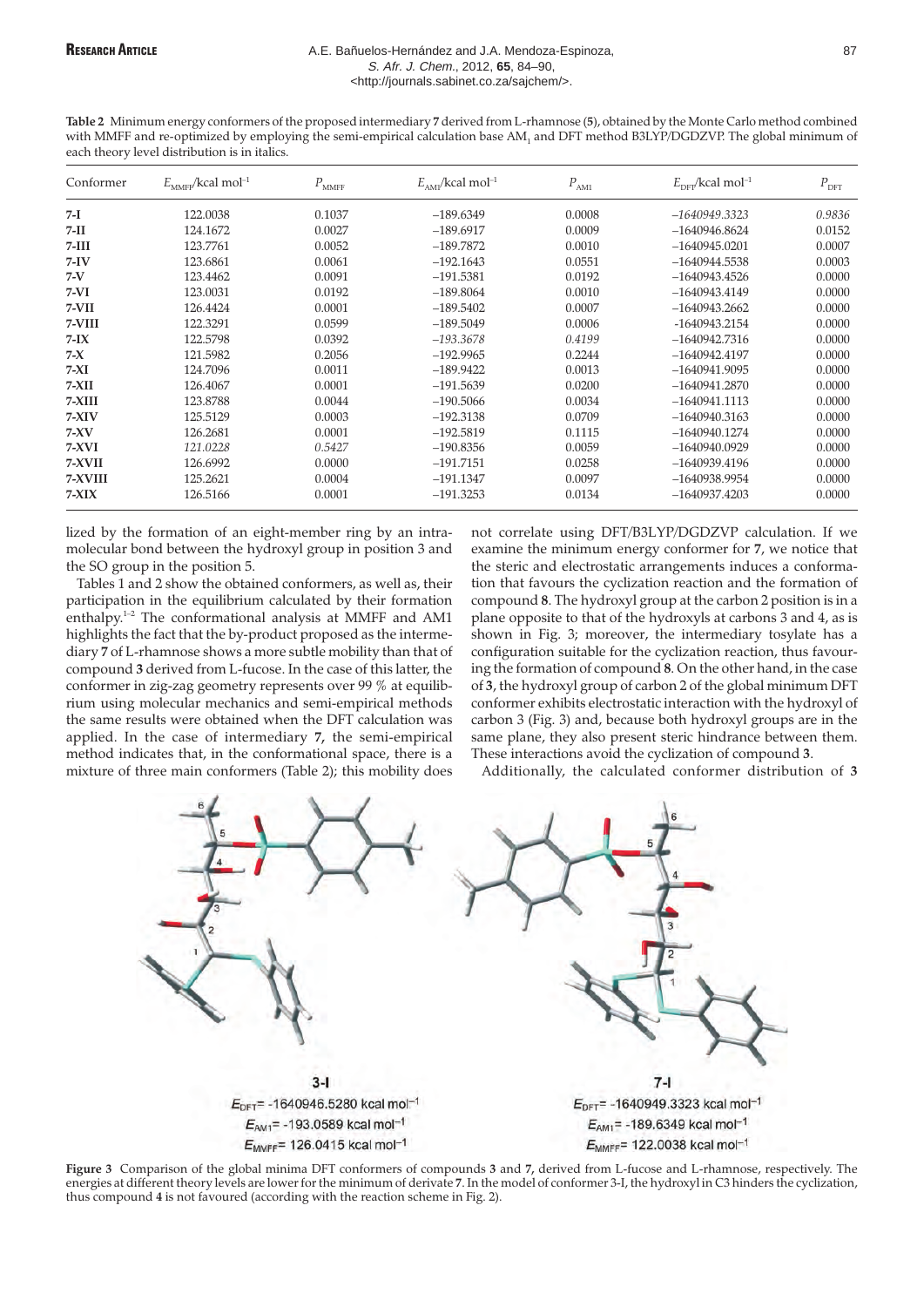**Table 3** Theoretical coupling constants (Hz) of the main conformers of product **3**. These values validate the experimental conformer distribution.

| Conformer                |        | $J_{1-2}$ | $J_{2-3}$ | $13-4$ | $J_{4-5}$ |
|--------------------------|--------|-----------|-----------|--------|-----------|
| $3-I$                    | 0.4649 | 11.3      | 0.9       | 9.4    | 1.2       |
| $3-II$                   | 0.4226 | 11.3      | 0.9       | 9.4    | 1.2       |
| $3-III$                  | 0.0395 | 11.6      | 1.0       | 9.2    | 1.3       |
| $3-IV$                   | 0.0350 | 1.9       | 8.7       | 9.4    | 1.4       |
| $3-V$                    | 0.0327 | 2.6       | 0.5       | 9.8    | 0.8       |
| DGDZVP weighted J values |        | 10.6      | 1.2       | 9.4    | 1.2       |
| Experimental J values    |        | 7.9       | 1.4       | 9.3    | 1.0       |

**Table 4** Distance between the hydroxyl group in carbon 2 and the carbon 5 of the most stable DFT conformers for the compounds **3** and **7**.

| Conformer |        | $d/\text{\AA}$ | Conformer |        | d/A   |
|-----------|--------|----------------|-----------|--------|-------|
| $3-I$     | 0.4649 | 4.318          | 7-I       | 0.9836 | 4.264 |
| $3-II$    | 0.4226 | 4.325          | $7-II$    | 0.0152 | 4.186 |
| $3-III$   | 0.0395 | 4.318          | 7-III     | 0.0007 | 4.321 |
| $3-IV$    | 0.0350 | 4.964          | $7-IV$    | 0.0003 | 4.240 |

optimized by B3LYP/DGDZVP agrees with the experimental conformation reflected by the coupling constants in  $CDCI<sub>3</sub>$ at 300 MHz, proving that the conformations found *in silico* are credible, and that the method is valid (Table 3).

Another piece of information that supports the stability of compound **3** and the cyclization of the proposed intermediary **7**, is the distance between the oxygen of the hydroxyl groups at carbon **2** and carbon **5** of the tosylate (Table 4). When the global minima were compared, it was found that the distance in the case of the derivate of L-rhamnose  $(4.264 \text{ Å})$  is moderately shorter than that in the case of the derivate of L-fucose (4.318 Å), which indicates an increased probability for the occurrence of the cyclization reaction in **7**. The analysis of the NOE spectrum of **3** reveals interactions of H-1 with H-2 and H-3; the interactions of H2 are with H-1,H-3 and H-4; the atom H-3 interacts with H-1, H-2, H-4 and H-5; H-4 interacts with H-5 and H-6.

These data support the evidence of a zig-zag conformation of the L-fucose chain in the derivative **3**.

These observations corroborate the addition of the tosylate in position 5 forming the main product for the derivative of L-fucose, and the cyclical compound for the case of L-rhamnose, with the formation of the intermediary tosylate **7**.

In the method described above for **3** and **7** in the conformational analysis of **4** and for **8**, we found that the cyclic derivative **4** is more stable than cycle **8** (Fig. 4); however, cycle compound **4** is not formed in the reaction as explained earlier. It is important to mention that the conformational analysis was corroborated using the comparison between the experimental and the theoretical coupling constants (Table 5). This comparison shows that he conformers that were found are representative of the compounds in solution, due to the similarity between the coupling constants, experimental and theoretical.



**Figure 4** Energy comparison between the theoretical furanoside cycle of L-fucose **4** and L-ramnose **8**.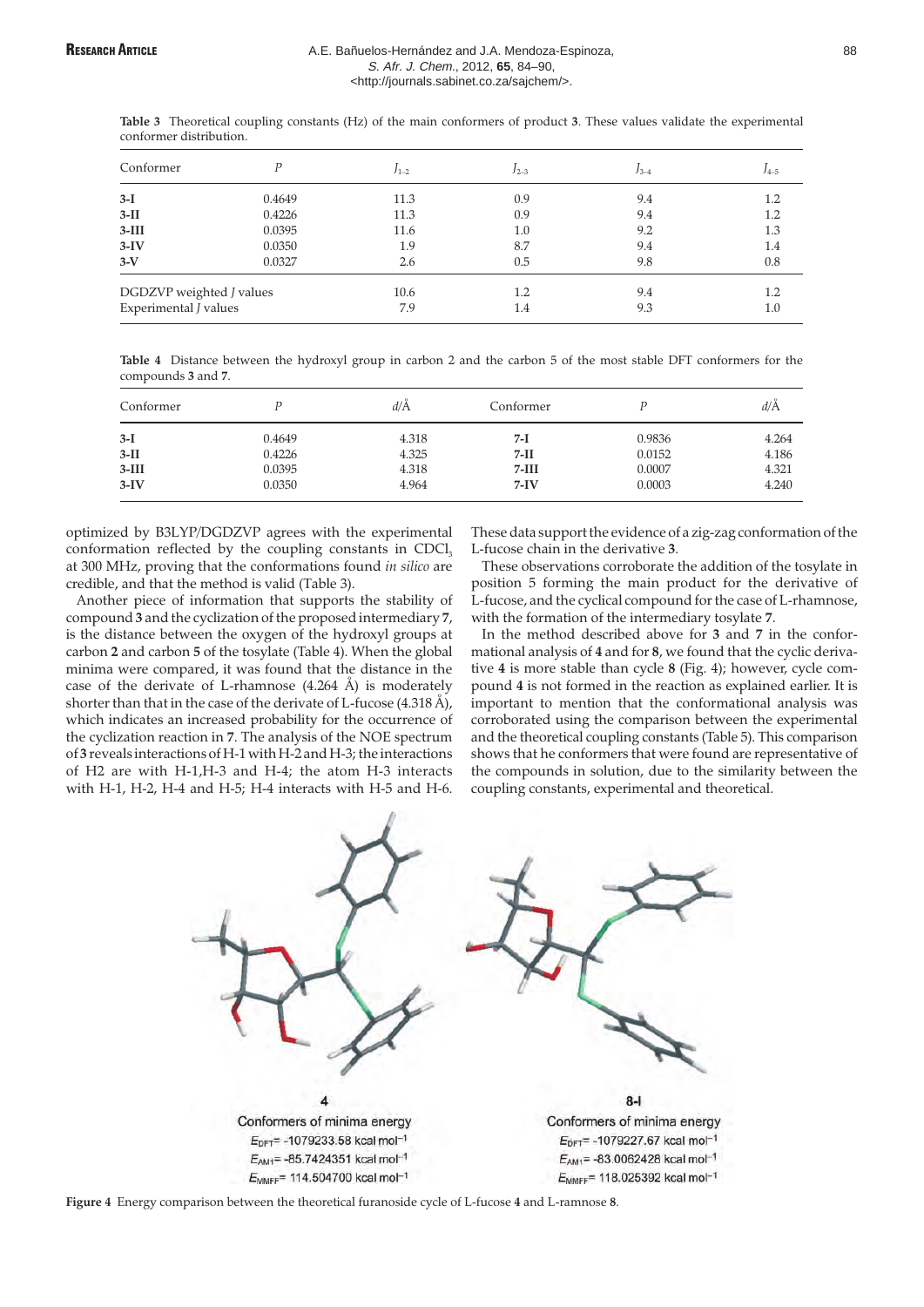### RESEARCH ARTICLE **A.E. Bañuelos-Hernández and J.A. Mendoza-Espinoza**, **A.E. 89** 89 S. Afr. J. Chem., 2012, **65**, 84–90, <http://journals.sabinet.co.za/sajchem/>.

|  |  |  |  |  | Table 5 Theoretical coupling constants (Hz) of the main conformers of product 8. These values validate the experimental conformer distribution. |  |
|--|--|--|--|--|-------------------------------------------------------------------------------------------------------------------------------------------------|--|
|--|--|--|--|--|-------------------------------------------------------------------------------------------------------------------------------------------------|--|

| Conformer <sup>*</sup>   | $E_{\text{DFT}}$ /kcal mol <sup>-1</sup> |        | $1 - 2$ | $J_{2-3}$ | ⊿ 2 | $14 - 5$ |  |
|--------------------------|------------------------------------------|--------|---------|-----------|-----|----------|--|
| $8-I$                    | $-1079227.67$                            | 0.6195 | 1.2     | 3.8       | 0.2 | 1.1      |  |
| $8-II$                   | $-1079227.33$                            | 0.3805 | 11.1    | 2.6       | 0.2 | 3.3      |  |
| DGDZVP weighted J values |                                          |        | 4.9     | 3.3       | 0.2 | 1.9      |  |
| Experimental J values    |                                          |        | 3.8     | 3.3       | 1.0 | 3.3      |  |

\* The analysis conformational was carried out employing the methodology described for compounds **3** and **7**.



**Figure 5** Similarity of compounds **2** and **6** with spicigerolide (**9**) and compounds **10**–**11**.

The results of this study demonstrates that it is feasible to explain the reactivity of highly flexible compounds by means of conformational analysis, combining a stochastic search protocol using the Monte Carlo simulation approach, with an optimization at a high theory levels *via* semi-empirical methods, such as the calculation base AM1 and subsequently refining the conformers using DFT method.

In addition, the toxicity of compounds **2** and **6** was evaluated due the similarity in the side chain of the cytotoxic derivates of sugars such as pironetin and other cytotoxic 6-heptenil-5,6 dihydro-2*H*-piran-2-ones (Fig. 5). This cytotoxicity property can be monitored using the brine shrimp (*Artemia salina*) assay. In this study the values found are in the range 100–1000  $\mu$ g mL<sup>-1</sup> (Table 6), indicating that the toxicity levels of compounds **2** and **6**, are not suitable to carry out further, more advanced, *in vitro* pharmacological tests.<sup>21</sup>

### **4. Conclusions**

The conformational analysis of the diphenylacetals **3** and **7** using computational chemistry methods explains the mechanism for the formation of **8,** *via* the spontaneous cyclization of the proposed intermediary **7**, in contrast to obtaining the open monotosylate **3** from L-fucose (**1**).

| $\mu{\rm g\,mL^{-1}}$ | Blank         | 2           | 6           | Tymol *     |
|-----------------------|---------------|-------------|-------------|-------------|
| 0.001                 | $\mathcal{O}$ | $\theta$    | $\Omega$    | $\theta$    |
| 0.1                   |               | $\theta$    | $\theta$    | $5(\pm 5)$  |
|                       | $\mathcal{O}$ | $\theta$    | $\theta$    | $50(\pm 3)$ |
| 10                    | $7(\pm 3)$    | $0(\pm 3)$  | $0(\pm 3)$  | $57(\pm 3)$ |
| 100                   | $10(\pm 3)$   | $33(\pm 9)$ | $30(\pm 4)$ | $87(\pm 7)$ |
| 1000                  | $3(\pm 3)$    | $56(\pm 8)$ | $50(\pm 2)$ | $98(\pm 4)$ |

\* Tymol was employed with positive control.

These kinds of methods can be used to study the differences in reactivity of highly flexible compounds. The cyclization reaction observed represents a potentially useful chemical alternative for the synthesis of cycles of the furanoside type. Despite the low cytotoxic activity of compounds **2** and **6** (measured indirectly in *Artemia* sp. nauplii), these compounds can be used as construction blocks for the development of substances with antiviral activity, such as the nucleoside analogues.

### **References**

- 1 R. Pereda-Miranda, M. Fragoso-Serrano and C.M. Cerda-García-Rojas, *Tetrahedron,* 2001, **57**, 47–53.
- 2 J.A. Mendoza-Espinoza, F. López-Vallejo, M. Fragoso-Serrano, R. Pereda-Miranda and C.M. Cerda-García-Rojas, *J. Nat. Prod.,* 2009, **72**, 700–708.
- 3 M.A. Sarotti and C.S. Pellegrinet, *J. Org. Chem.,* 2009, **74**, 7254–7260.
- 4 G.S. Smith and M.J. Goodman, *J. Org. Chem.,* 2009, **74**, 4597–4607.
- 5 T. Hirokawa, *Bio. Industry,* 2008, **25**, 62–69.
- 6 M.F. Lensink and R. Méndez,*Curr. Pharm. Biotechnol.,* 2008, **9**, 77–86.
- 7 S. Achmad, T. Hoyer, A. Kjaer, L. Makmur and R. Norrestam, *Acta Chem. Scand.,* 1987, **B41**, 599–609.
- 8 A. Alemany, C. Márquez, C. Pascual, S. Valverde, A. Perales, J. Fayos and M. Martínez-Ripoll, *Tetrahedron Lett.,* 1979, **37**, 3579–3582.
- 9 J. García-Fortanet, J. Murga, M. Carda and J.A. Marco, *ARKIVOC,* 2005, **9**, 175–188.
- 10 R. Pereda-Miranda, L. Hernández, M.J. Villavicencio, M. Novelo, P. Ibarra, H. Chai and J.M. Pezzuto, *J. Nat. Prod.,* 1993, **56**, 583–93.
- 11 M. Fragoso-Serrano, S. Gibbons and R. Pereda-Miranda, *Planta Med.,* 2005, **71**, 278–280.
- 12 E. Falomir, J. Murga, P. Ruíz, M. Carda, J.A. Marco, R. Pereda-Miranda, M. Fragoso Serrano and C.M. Cerda-García-Rojas,*J. Org. Chem.,* 2003, **68**, 5672–5676.
- 13 H. Nagata, T. Usui, S. Kobayashi, K. Tsuchiya and K. Nishikawa, Japan Patent, 1999, JP 11001434 A.
- 14 T. Usui, H. Watanabe, H. Nakayama, Y. Tada, N. Kanoh, M. Kondoh, T. Asao, K. Takio, H. Watanabe, K. Nishikawa, T. Kitahara and H. Osada. *Chem. Biol.,* 2004, **11**, 799–806.